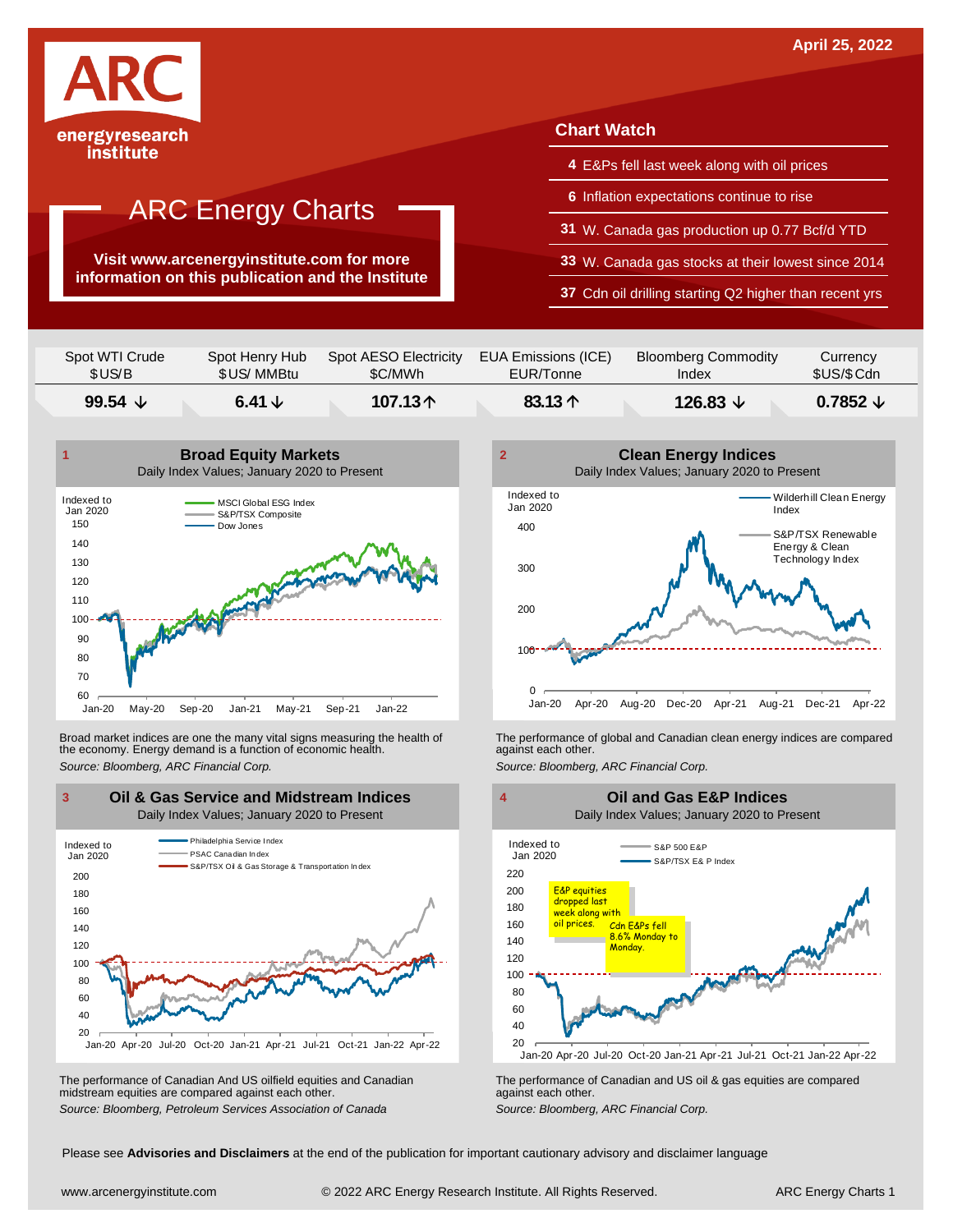**Energy Transition**





Jan-20 Apr-20 Jul-20 Oct-20 Jan-21 Apr-21 Jul-21 Oct-21 Jan-22 Apr-22

BCOM is <sup>a</sup> widely tracked benchmark for the commodities market. It is composed of <sup>23</sup> exchange-traded contracts on physical commodities. *Source: Bloomberg*



EU Allowances (EUA) are carbon credits equivalent to one tonne of CO2 used in the European Union Emissions Trading Scheme (EU ETS). *Source: Bloomberg*



Jan-20 Apr-20 Jul-20 Oct-20 Jan-21 Apr-21 Jul-21 Oct-21 Jan-22 Apr-22

ERCOT is the grid operator for 90% of the electricity sold in Texas. The price shown is for the North Hub and is the wholesale price. *Source: Bloomberg*



This series is <sup>a</sup> measure of expected inflation (on average) over the five-year period that begins five years from today. *Source: Federal Reserve Bank of St. Louis, (FRED) Economic Data*



The carbon dioxide data on Mauna Loa constitutes the longest record of direct measurements of CO2 in the atmosphere. *Source: NOAA*



The Alberta Electric System Operator (AESO) manages and operates the provincial power grid. *Source: Bloomberg*

#### **Texas Electricity: ERCOT North Hub Price 9 10 Alberta Electricity: AESO Average Pool Price** Daily and 30-Day Average; January 2020 to Present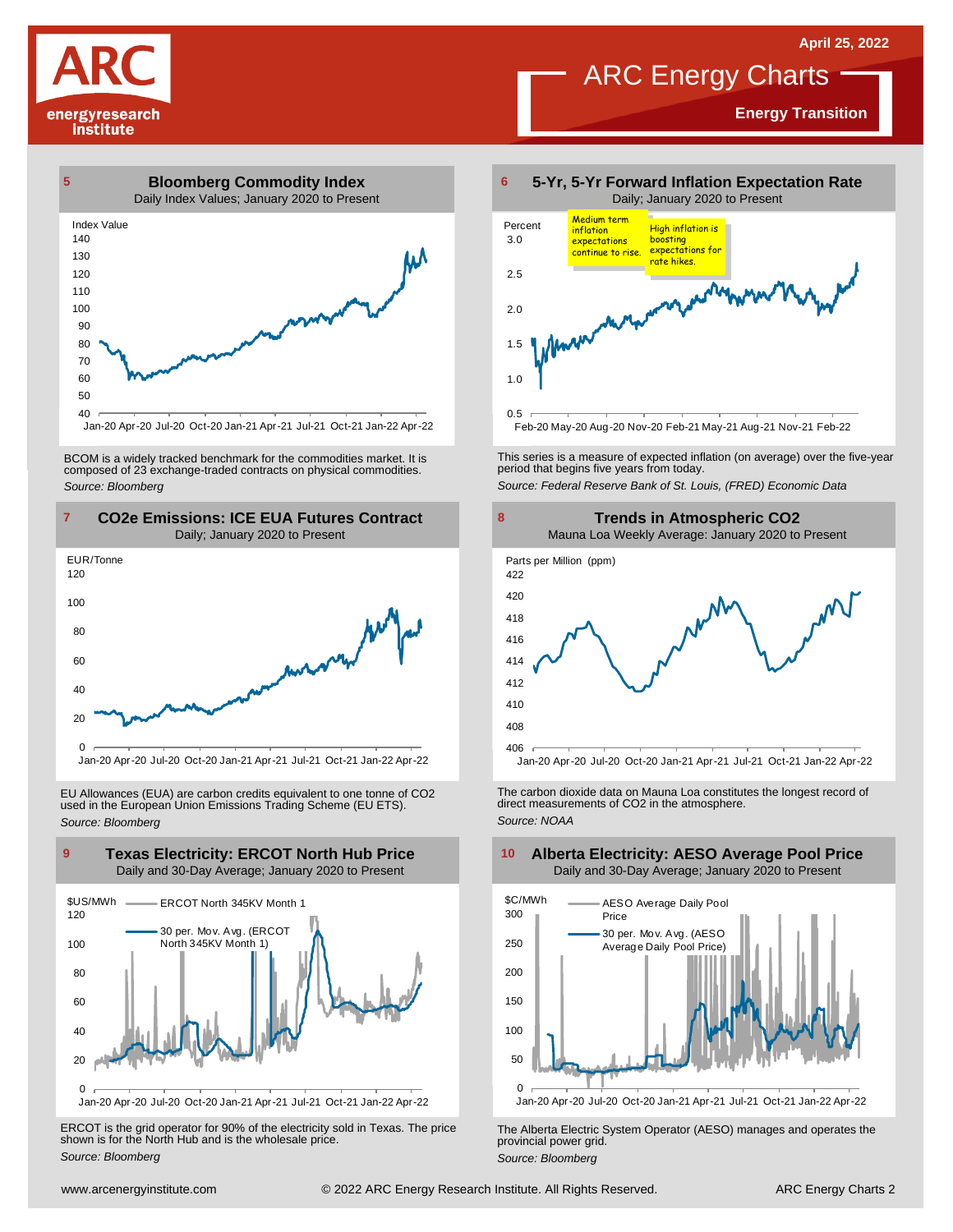

**Crude Oil**

#### **WTI Crude Oil Price and Differential to Brent 11**



North American crude oil prices can sometimes disconnect from global prices depending on regional supply and demand dynamics. *Source: Bloomberg*

#### **CDN Heavy Oil Price Differential to WTI 13 14** Western Canadian Select (WCS) Differential; Rolling 12-Month History

 $\Omega$ 5 10 15  $20$ 25 30  $\theta$ 20 40 60 80 100 120 Apr-21 Jun-21 Aug-21 Oct-21 Dec-21 Feb-22 Apr-22  $=$  WCS Diff. WCS **13 CDN Heavy Oil Price Differential to WTI**<br>Western Canadian Select (WCS) Differential; Rolling 12-Month History<br>WCS (\$US/B) was Diff. WCS Diff to WTI (\$US/B)<br>120 was

The differential should reflect quality differences and transportation costs. Greater discounts can result from infrastructure or refinery outages. *Source: Bloomberg*



Natural gas liquids have become critical contributors to producer's cash flow. Most of Canada's oil production comes from Alberta; split between oil sands<br>Prices are influenced by the price of oil as well as local supply a



Forward prices for WTI are plotted for the next 36 contracts, and compared against the same contracts one month prior. *Source: Bloomberg*

#### **CDN Light Crude Oil Price Differential to WTI** WTI and Edmonton Light differential; Rolling 12-Month History



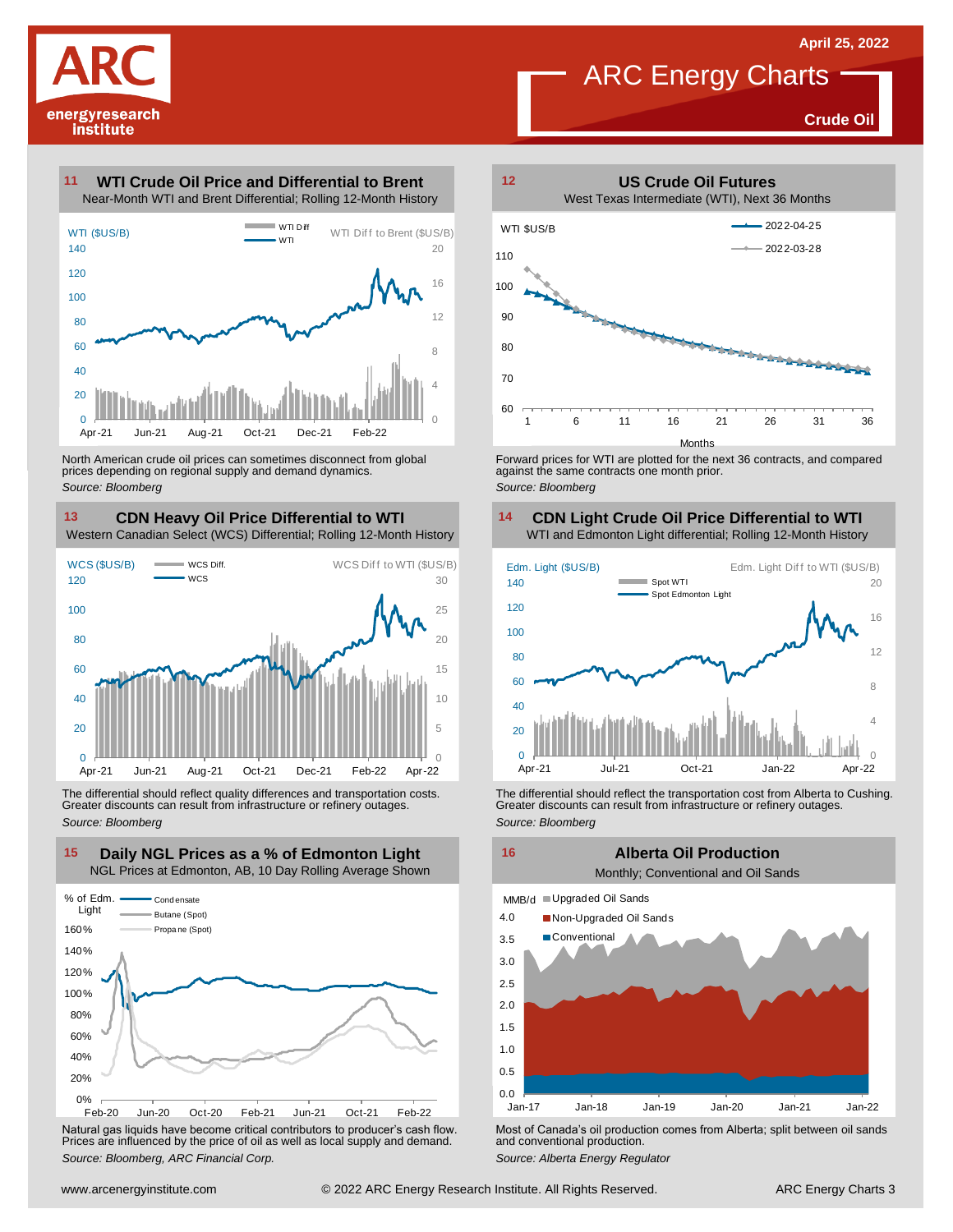**Crude Oil**

![](_page_3_Picture_3.jpeg)

![](_page_3_Figure_4.jpeg)

US crude oil stock levels can affect crude oil prices. Stock levels for the current year are represented by the blue line. US crude oil stock levels can affect crude oil prices. Stock levels for the Gasoline, diesel and jet fuel consumption represent the majority of oil use in<br>current year are represented by the blue line.<br>Source: U.S. Energy

![](_page_3_Figure_6.jpeg)

Weekly production is modelled by the EIA. It is less accurate then monthly Crude oil imports from Canada are taking market share from overseas<br>The imports in the more from overseas imports imports.<br>Source: U.S. Energy Info

![](_page_3_Figure_8.jpeg)

OECD stock levels can affect crude oil prices. *Source: International Energy Agency*

![](_page_3_Figure_10.jpeg)

Jan-20 Apr-20 Jul-20 Oct-20 Jan-21 Apr-21 Jul-21 Oct-21 Jan-22 Apr-22

![](_page_3_Figure_14.jpeg)

Jan-17Jul-17Jan-18Jul-18Jan-19Jul-19Jan-20Jul-20Jan-21Jul-21Jan-22

![](_page_3_Figure_18.jpeg)

OPEC's production levels relative to its sustainable and spare capacity influences global crude prices. Note: scale has been expanded. *Source: Bloomberg, Russia Ministry of Energy*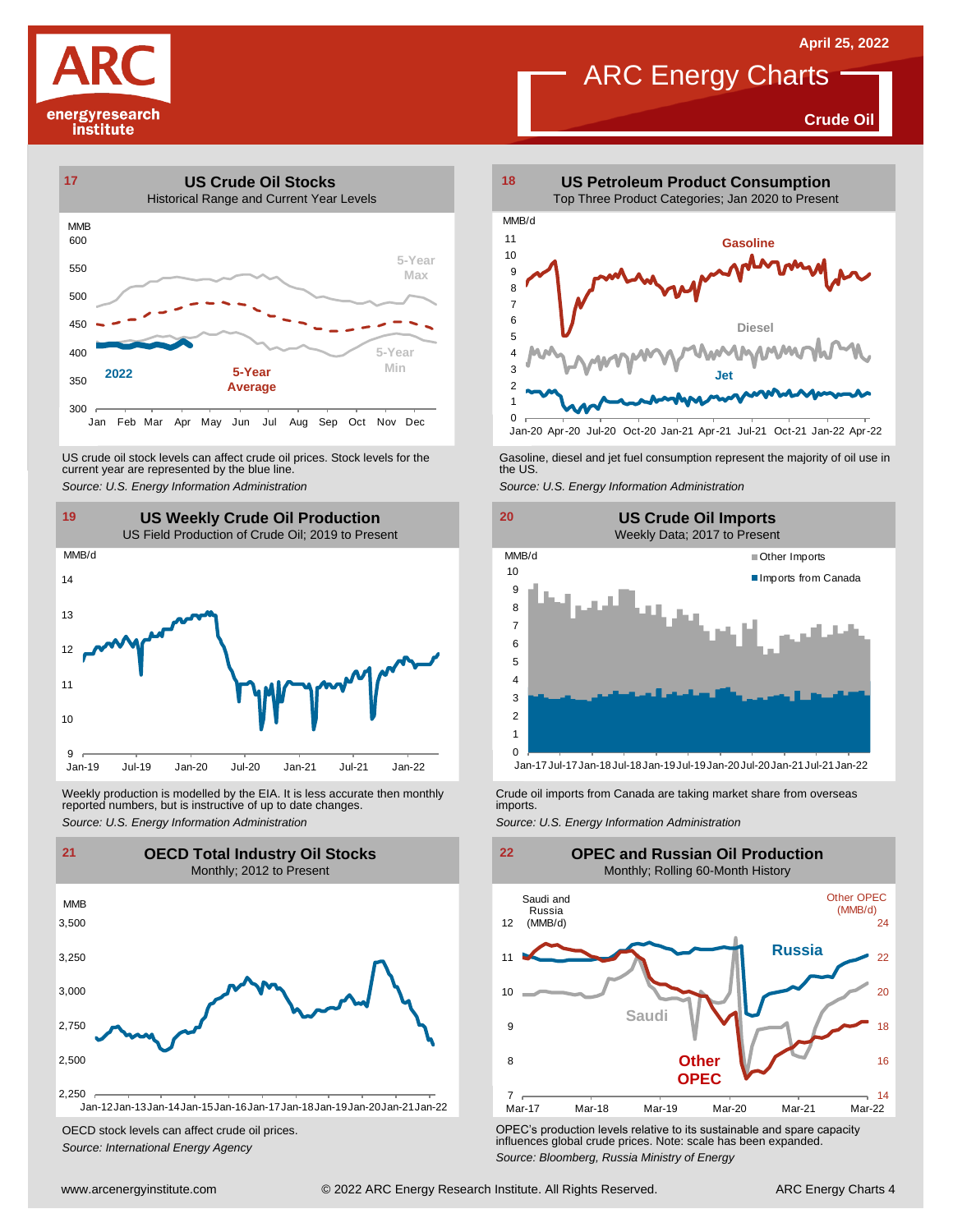**Natural Gas**

## ARC Energy Charts

![](_page_4_Picture_2.jpeg)

**23 Near-Month North American Natural Gas Prices 24** Daily Prices; Rolling 12-Month History

![](_page_4_Figure_4.jpeg)

Near-month prices at AECO track Henry Hub prices, the exchange rate and<br>the cost of transportation. Local factors can also affect price.<br>Source: Bloomberg<br>**25 Global Natural Gas Prices**<br>Japan/Korea, UK NBP, Henry Hub; 10-D the cost of transportation. Local factors can also affect price. *Source: Bloomberg*

**25 Global Natural Gas Prices**

![](_page_4_Figure_9.jpeg)

International natural gas prices strongly impact the economics of proposed LNG projects.

*Source: Bloomberg*

![](_page_4_Figure_12.jpeg)

The ability of gas producers to move gas out of the WCSB to eastern markets Between exports to Mexico and LNG shipments, the US is growing as a<br>and the US is a major factor in local natural gas prices.<br>Source: Bloomberg Va

![](_page_4_Figure_14.jpeg)

Forward contract prices are plotted for the next <sup>36</sup> months, and compared against the curve one month prior. *Source: Bloomberg*

#### **26 CDN Natural Gas Futures** AECO Hub (Bloomberg Estimate) Next 36 Months

![](_page_4_Figure_17.jpeg)

AECO forward prices mimic Henry Hub futures minus a differential.

*Source: Bloomberg*

![](_page_4_Figure_20.jpeg)

### **US Natural Gas Exports – Excluding Canada** Daily; Jan 2018 to Present  $\frac{28}{\text{Bcf/d}}$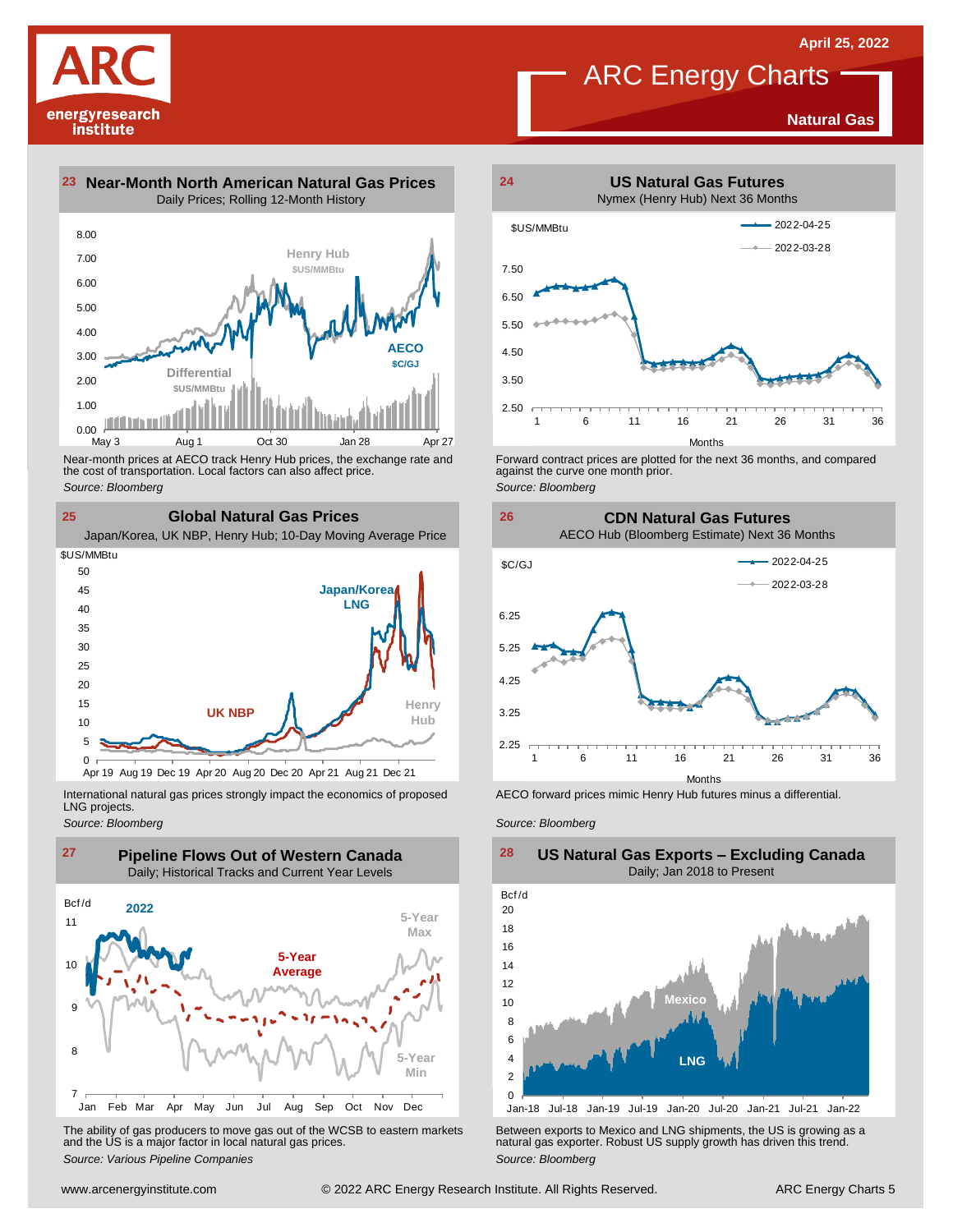**Natural Gas**

# energyresearch institute

## **29 30 Alberta Natural Gas Demand** TransCanada Intra-AB Deliveries; Current Year and Historical Tracks

![](_page_5_Figure_3.jpeg)

Alberta natural gas demand has grown steadily in recent years, largely<br>
driven by new oil sands demand and power generation projects.<br>
Source: *Bloomberg*<br>
Source: *Bloomberg*<br>
Daily Western CDN Production<br>
Estimated Using

![](_page_5_Figure_5.jpeg)

pipelines.

![](_page_5_Figure_8.jpeg)

WE Canada's natural gas storage level provides a good metric if the country is<br>
Canada's natural gas storage level provides a good metric if the country is<br>
Well stocked. Abnormally high or low storage can affect the basi Canada's natural gas storage level provides <sup>a</sup> good metric if the country is well stocked. Abnormally high or low storage can affect the basis. *Source: Bloomberg*

![](_page_5_Figure_10.jpeg)

**ARC** Energy Charts

Alberta natural gas demand has grown steadily in recent years, largely **Domestic US demand fluctuates in the summer** and during the winter as driven by new oil sands demand and power generation projects.<br>Ariven by new oil

![](_page_5_Figure_12.jpeg)

![](_page_5_Figure_13.jpeg)

This includes receipts on the TCPL, Alliance, WestCoast and TransGas US production started ramping up in late 2007 and continues to grow year<br>pipelines.<br>Source: Various Pipeline Companies strates

![](_page_5_Figure_16.jpeg)

The EIA reports changes in US natural gas inventories held in underground storage facilities on <sup>a</sup> weekly basis.

*Source: U.S. Energy Information Administration*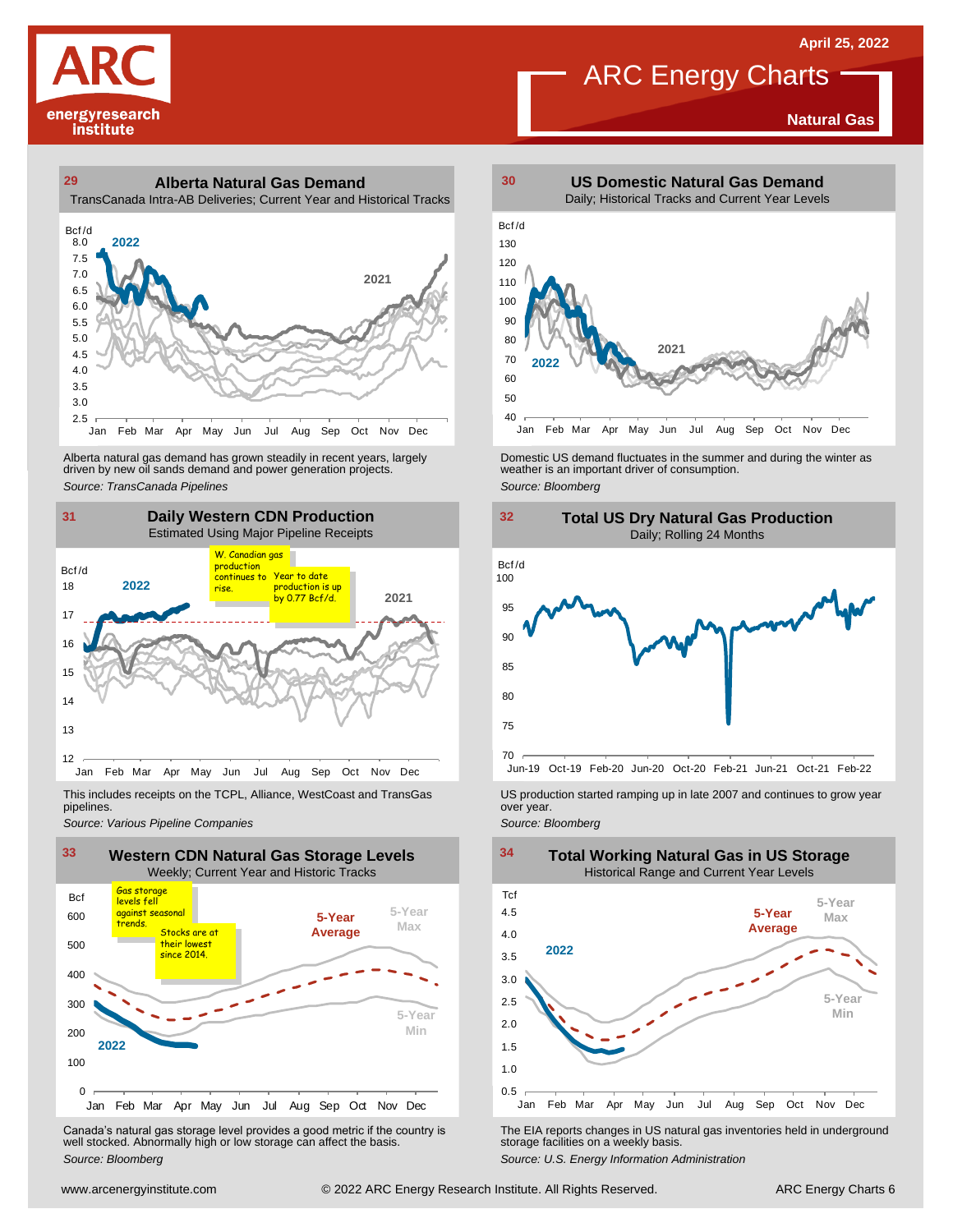**Oilfield Activity**

![](_page_6_Picture_1.jpeg)

## **35 36 Canada: Weekly Gas Drilling Activity**

Baker Hughes Drilling Rig Count; Current Year and Historical Range

![](_page_6_Figure_4.jpeg)

Unlike US drilling activity, Canadian rigs are dispatched seasonally. Capital<br>allocation by operators is driven by views of future oil and gas prices. 0<br>Jan Feb Mar<br>Unlike US drilling activi<br>allocation by operators<br>Source: Baker Hughes

![](_page_6_Figure_6.jpeg)

Unlike US drilling activity, Canadian rigs are dispatched seasonally. Capital Tracking US oil drilling by major play provides insight into the composition of<br>allocation by operators is driven by views of future oil and gas

![](_page_6_Figure_8.jpeg)

Total rig-releases for exploratory and development wells are highlighted in this chart. Rig releases for the current year are shown in red. *Source: Daily Oil Bulletin/JWN* Jan Feb Mar Apr May Jun Jul Aug Sep Oct Nov Dec

**United States: Weekly Gas Drilling Activity** Baker Hughes Gas Rig Counts; 2020 to Present

**ARC Energy Charts** 

![](_page_6_Figure_11.jpeg)

Tracking US gas drilling by major play provides insight into the composition of US gas supply and growth trends.

*Source: Baker Hughes*

![](_page_6_Figure_14.jpeg)

Tracking US oil drilling by major play provides insight into the composition of US oil supply and growth trends. *Source: Baker Hughes*

**United States: Monthly Wells Drilled**

0 200 400 600 800 1000 1200 1400 1600 Wells Drilled  $2019 = 2020 = 2021 = 2022$ 

Total wells drilled in US Drilling Productivity Report regions are shown. These are the most active onshore US plays. *Source: EIA* Jan Feb Mar Apr May Jun Jul Aug Sep Oct Nov Dec